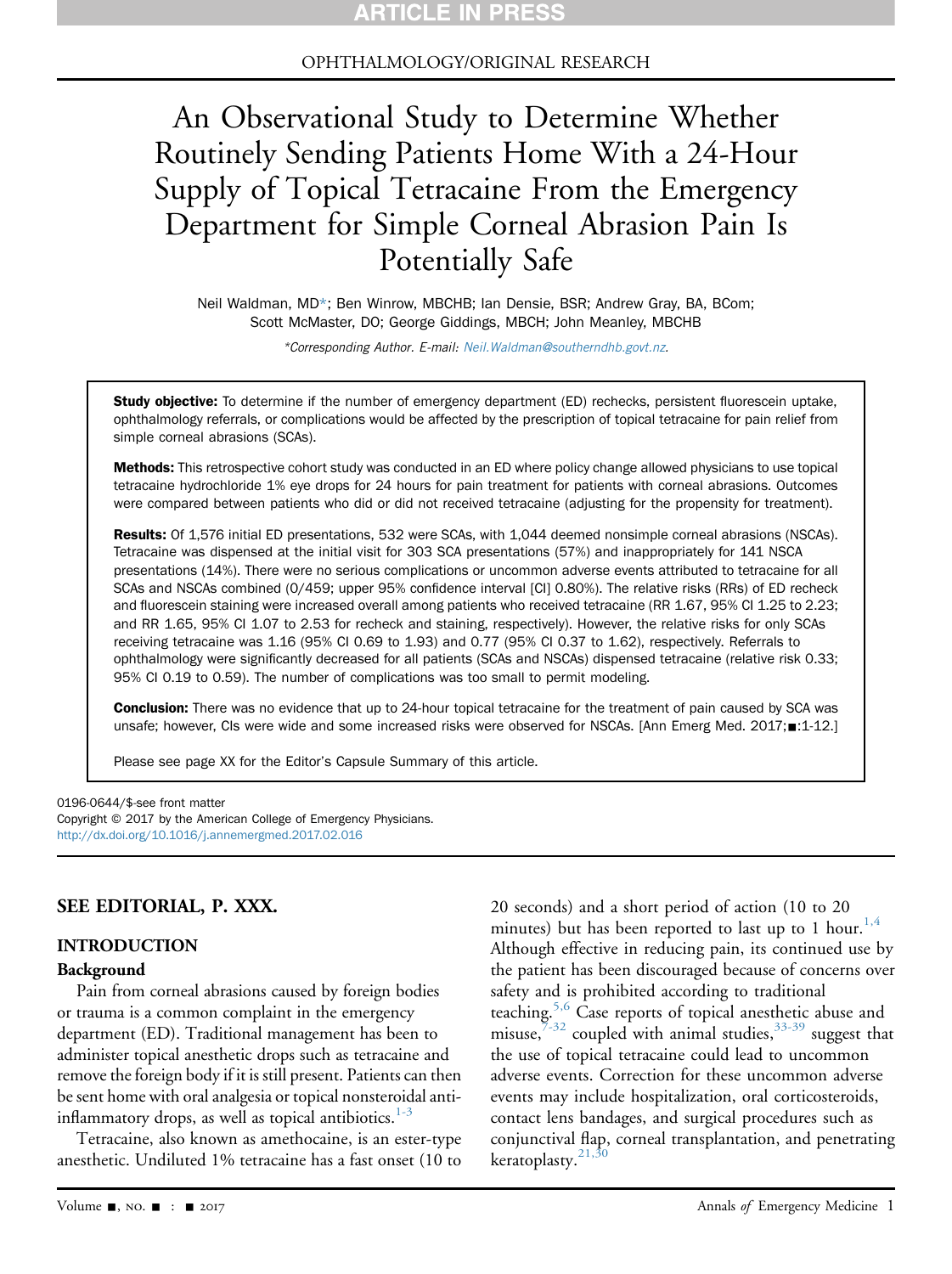# **ARTICLE IN PRES**

#### Editor's Capsule Summary

What is already known on this topic Short-course topical anesthetic use for corneal abrasion pain is discouraged because of potential corneal toxicity.

What question this study addressed Is limited (24-hour) treatment of simple corneal abrasion pain with topical tetracaine safe?

#### What this study adds to our knowledge

This single-center observational study of 1,980 patients with corneal abrasions found no serious complications among 459 instances of tetracaine use.

#### How this is relevant to clinical practice

Limited use of topic tetracaine for pain control of simple corneal abrasion may be acceptable, but large prospective studies are required to confirm safety.

In contrast, the literature defending the controlled use of a limited supply of topical anesthetics for simple corneal abrasions (SCAs) is increasing. Four studies have looked at the use of topical anesthetics after photorefractive keratectomy surgery.  $40-43$  Applied to clean surgical wounds, they were shown to effectively treat pain and not delay wound healing. Subsequently, 3 ED studies<sup>[44-46](#page-11-2)</sup> looked at the treatment of pain caused by SCA. The results of the first 2 studies<sup>[44,45](#page-11-2)</sup> showed no serious complications and a reduction of pain. In 2014, a larger randomized controlled trial also supported the safety of topical tetracaine.<sup>[46](#page-11-3)</sup>

Two publications subsequently reviewed different combinations of these ED studies. Swaminathan et  $al<sup>4</sup>$ concluded that topical anesthetics are a safe and effective means of pain control in this patient population. However, Puls et al<sup>[48](#page-11-5)</sup> concluded that because of a sparsity of data, the safety and effectiveness of this treatment is currently not supported by evidence. The most recent suggestion that thoughts on the topic are changing came in the 2015 edition of *Emergency Medicine Secrets*, stating that ".consensus is evolving regarding short-course therapy for uncomplicated corneal abrasions."<sup>[5](#page-10-1)</sup>

#### **Importance**

Although highly effective in reducing pain, continued use of topical anesthetics has long been discouraged. Previous studies have suggested possible safety for shortterm use; however, the studies have been small and there is a paucity of data. Larger and well-designed studies are needed to confirm or disprove these positions and allow

evidence-based recommendations to be made. The potential clinical influence of these results could lead to better pain control for this common ED complaint at minimal cost and with a low risk of adverse outcomes.

#### Goals of This Investigation

We determined whether the routine use of a limited 24 hour supply of topical tetracaine for SCAs in an ED would be safe by comparing data of patients with corneal abrasions who did and did not received tetracaine. Although the focus is on SCAs, understanding the potential effects on nonsimple corneal abrasions (NSCAs) is also important because inappropriate prescription is an inherent risk.

The primary hypothesis was that numbers of ED rechecks, persistent fluorescein uptake, ophthalmology clinic referrals, and complications would not differ for patients receiving topical tetracaine for short-term pain relief, in particular for those with SCAs.

### MATERIALS AND METHODS

#### Study Design and Setting

This retrospective cohort study took place at the ED of Southland Hospital, Invercargill, New Zealand. The hospital is a regional referral center servicing a population of approximately 93,300 over an area of  $34,347$  km<sup>2</sup>. Emergency physicians at Southland Hospital gradually began to adopt the routine use of topical tetracaine for SCA in March 2014. The ED experiences an estimated 37,000 presentations a year and is the only hospital and ophthalmology clinic in the region, making it an ideal location for data collection and follow-up. In Southland, patients with corneal abrasions are treated in the ED and it is standard practice to recommend they return to the ED in 48 hours if they are not improving, sooner if symptoms worsen or at the discretion of the treating physician. Fluorescein staining at ED recheck is generally conducted to determine healing. Fluorescein staining was performed if symptoms were persistent; however, it was not conducted if there was a persistent foreign body or there were repeated attempts at foreign body removal in the ED on that visit because staining would be expected to show uptake. Follow-up in the ophthalmology clinic is reserved for patients with corneal abrasions that are not resolving normally or are complicated, or for other corneal diagnosis. Ophthalmology clinic referrals were made at the ED recheck if there were concerning features. There was no standard time frame for this referral, which was made on a case-by-case basis.

ED patients are treated by a mixture of junior physicians (interns), emergency physicians in training (residents),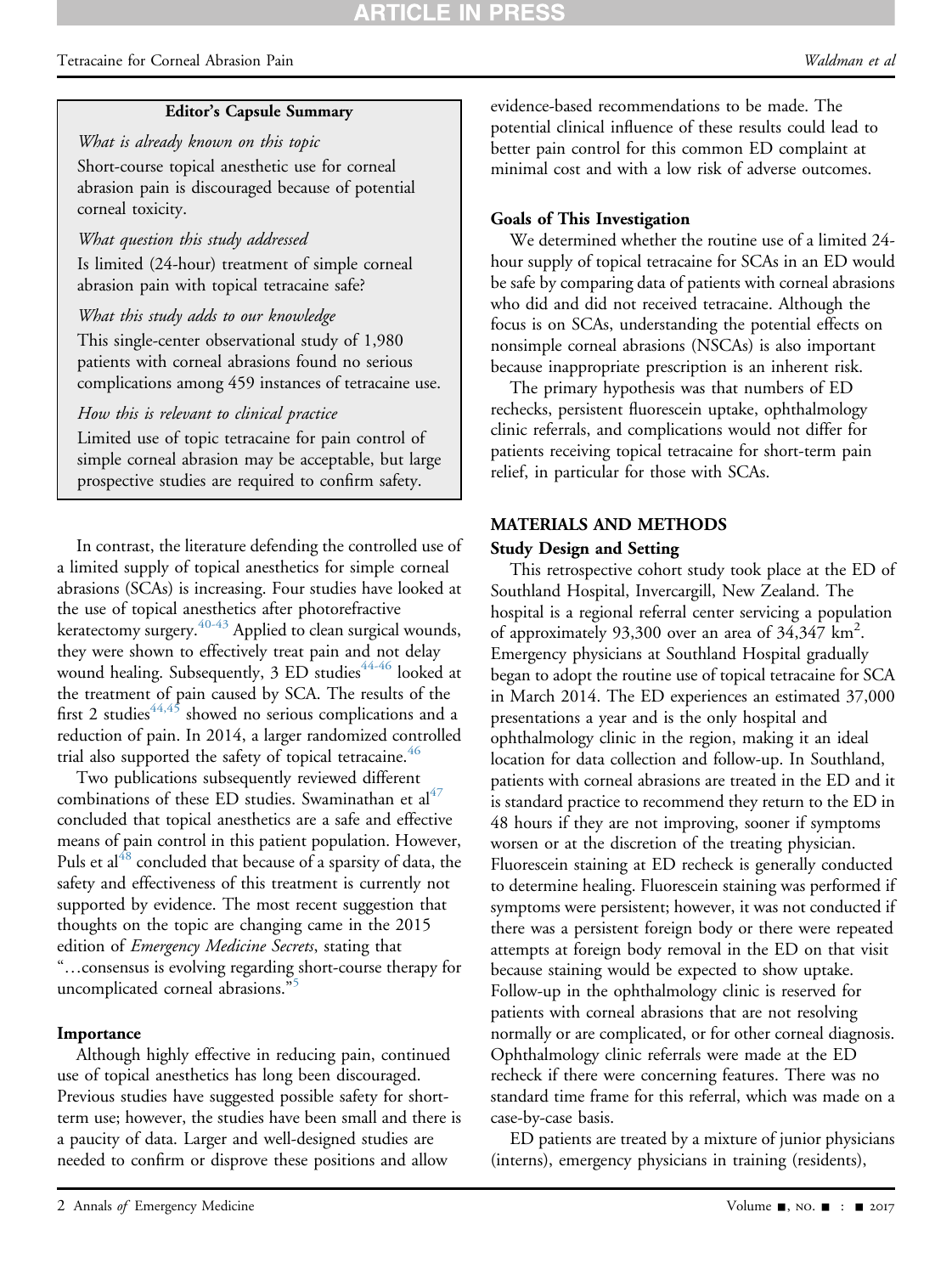Waldman et al

senior emergency physicians (non-ED trained), and ED-trained specialists (ED attending physicians). Physicians were educated about the proper use of tetracaine for SCAs and advised that NSCAs should not receive tetracaine.

This was an observational study designed to assess the outcomes and safety of routine tetracaine use. The use of tetracaine for SCA was not compulsory; some physicians adopted its use immediately, others remained cautious and adopted later, and a minority were still not convinced of its safety at the end of the study and never adopted the practice. Locum emergency physicians and some of the new junior physicians were not initially orientated about tetracaine use. This led to irregular adoption throughout the study period.

Ethics approval was given by the Human Ethics Committee (Health), University of Otago. All medications were stock items available in our ED.

#### Selection of Participants

Our physicians gradually began to adopt the use of tetracaine beginning in March 2014. Computer searches of the Hospital's Emergency Department Information System for all eye-related diagnoses identified 2,635 ED visits. Charts were reviewed from February 1, 2014, until October 31, 2015. A broad search was selected to ensure that data for any patient who might have received tetracaine for any possible diagnosis was captured. Researchers immediately excluded 363 charts because they were duplicate presentations or did not have any involvement of the eye. The remaining 2,272 charts were reviewed and an additional 292 charts were excluded because the injury or illness did not involve the cornea. This left 1,980 charts included in the study. This comprised 1,576 initial ED presentations potentially followed by one or more subsequent ED rechecks involving 1,402 distinct patients. To be able to show the upper limit of uncommon adverse events related to tetracaine with the upper limit from an exact binomial 95% confidence interval (CI) no greater than 1.30% (ie, a 95% CI of 0.00% to 1.30%) would require at least 300 patients receiving tetracaine with no events observed in this group.

#### **Interventions**

Our ED's standard treatment for corneal abrasions consists of chloramphenicol eye ointment and a prescription for 2 paracetamol 500-mg tablets every 4 hours as needed. Tetracaine-treated patients were sent home with 1.5 mL of preservative-free undiluted 1% tetracaine hydrochloride in addition to the standard treatment. Tetracaine was supplied in a premade take-home pack

consisting of 3 plastic 0.5-mL commercially available vials, or approximately 50 drops. Patients were asked to place tetracaine in their eye as often as every 30 minutes while awake for up to 24 hours. Although there were no written instructions given for its use, physicians instructed patients to avoid rubbing their eyes after use. Aftercare instructions were given asking patients to return if they had any concerns or worsening symptoms, or were experiencing persistent symptoms after 48 hours.

#### Methods of Measurement

An SCA was defined as a corneal abrasion (fluorescein uptake on the cornea) that was not large (size subjectively determined by the physician), penetrating, or lacerating. It should have occurred within the past 2 days and be due to a simple traumatic cause, not from chemicals, contact lens use, thermal burns (other than ultraviolet flash burns), contaminated wounds, or infection. It should not have a retained foreign body such as a rust ring after removal in the ED, nor be in a patient younger than 15 years, and should not require the immediate attention of an ophthalmologist. Patients meeting these criteria were determined to be at low risk according to previous studies.[44-46](#page-11-2) Presentations that did not meet these criteria were classified as NSCAs by the chart reviewers.

To better delineate the different complications for the purpose of this study, we defined a minor or temporary complication to be when a patient required 2 to 3 ophthalmology clinic visits (initial visit and 1 to 2 follow-ups) to resolve either their symptoms or their condition, or to remove retained rust rings or retained foreign bodies. We defined serious or permanent complications to be when a patient required 4 or more ophthalmology clinic visits, hospitalization, or corrective procedures or underwent any permanent condition or alteration in vision. Uncommon adverse events specific to tetracaine use [\(Figure 1\)](#page-3-0) have been reported in a number of case reports that examined topical anesthetic abuse and misuse.<sup>7-32</sup> The terms *minor or* temporary complication, serious or permanent complication, and uncommon adverse events were used in an attempt to distinguish between complications that may be expected with routine treatment and healing versus uncommon adverse events that have been implicated with the use of tetracaine.

Chart reviewers, who were not blinded to the study hypothesis, underwent a training session with the principal investigator (N.W.) before performing data extraction. A standard data extraction sheet was used to increase reliability, and data that were specifically present in the chart were allowed to be included. $49$  The only exception was when information in regard to the time that the injury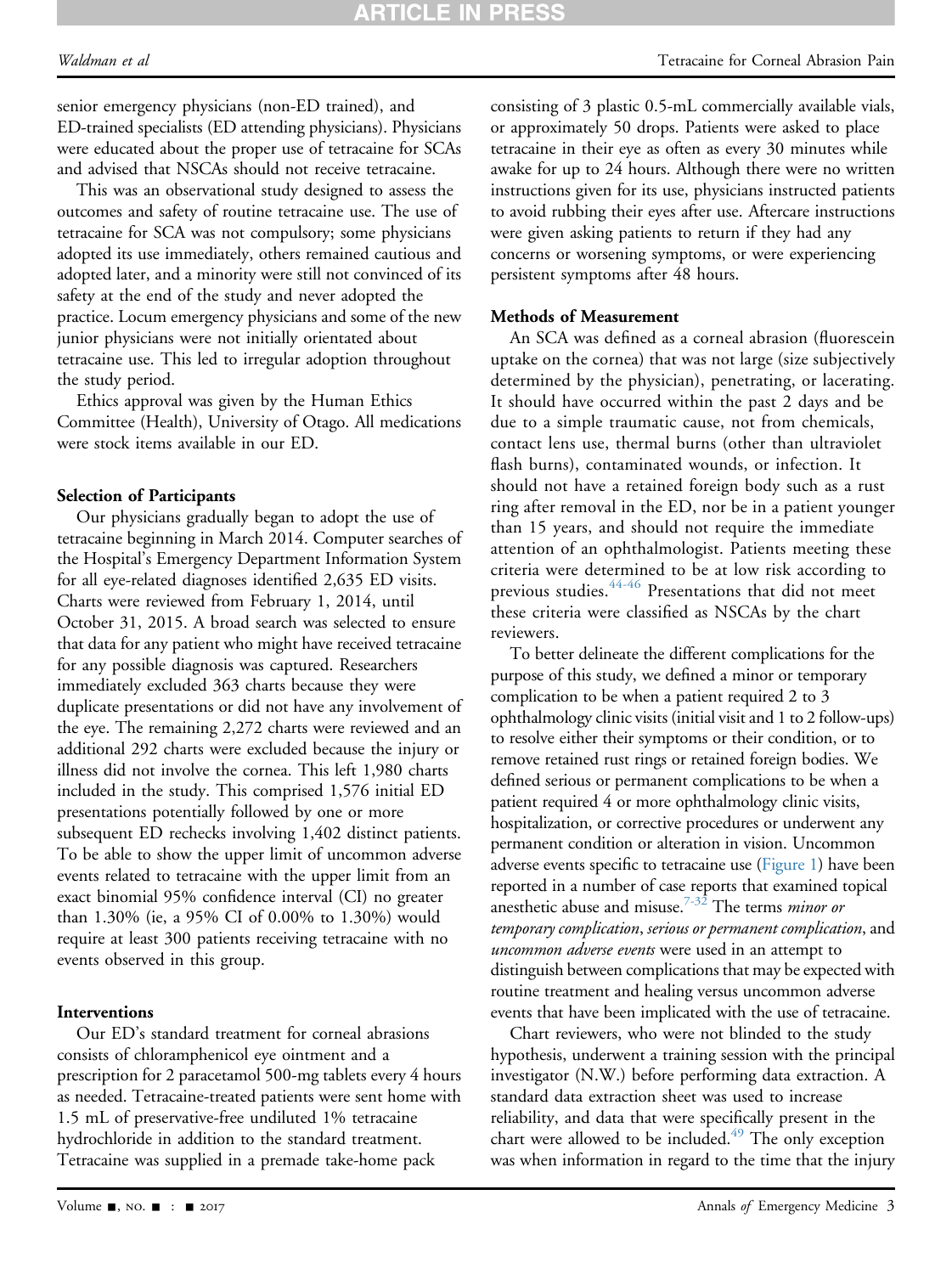#### RTICLE IN **PRES**

<span id="page-3-0"></span>

| Prolonged healing                    |  |
|--------------------------------------|--|
| Persistent corneal epithelial defect |  |
| Corneal perforation                  |  |
| Ulceration                           |  |
| Neurotropic ulcer                    |  |
| Surface keratopathy                  |  |
| Ring keratopathy                     |  |
| Corneal stromal infiltration         |  |
| Toxic keratitis                      |  |
| <i>Candida</i> keratitis             |  |
| Bacterial keratitis                  |  |
| Uveitis                              |  |
| Hypopyon                             |  |
| Hyphema                              |  |
| Corneal infiltrates                  |  |
|                                      |  |

Figure 1. Reported tetracaine-specific uncommon adverse events.

occurred was missing. If it was obvious from the chart it had occurred within the previous 2 days, it was coded this way. Details of the timing and mechanism of injury, symptoms, and physical examination findings were collected. The principal investigator (N.W.) reviewed anomalous charts. One dedicated study investigator (I.D.) entered all the data into a spreadsheet and scrutinized all of the data extraction sheets, as well as the designation of SCA versus NSCA. Any complicated or anomalous data extraction sheets were brought to the attention of the principal investigator (N.W.) for final interpretation with other study investigators. Periodic meetings and discussion were held between investigators.<sup>49</sup> Any patient receiving tetracaine at any stage of his or her treatment, whether it was the first, second, third, or subsequent visit, was considered part of the tetracaine group, but statistical analyses were based on tetracaine dispensed at the initial presentation.

The classification of SCA versus NCSA was determined by the data abstractor according to the rules of classification and on the information in the chart. All ED recheck patients had their charts reviewed. All patients who received tetracaine for any diagnosis and later went to the ophthalmology clinic had their notes reviewed by the principal investigator (N.W.) and the data entry investigator

(I.D.). Patients in the SCA tetracaine group (SCA-TET), SCA standard treatment group (SCA-ST), and NSCA tetracaine group (NSCA-TET) had complete records available and ophthalmology clinic notes were reviewed. Ophthalmology clinic referral information was available for 82.3% of the NSCA standard treatment group.

Interrater reliability was measured by selecting a random sample of 5% of the charts. A total of 100 charts were assessed by a second reviewer for the key outcomes of classification of SCA versus NSCA, determining whether the patient was sent home with tetracaine, and determining whether the patient was referred to the ophthalmology clinic. k Statistics for these 3 binary measures were SCA 0.63 (82% agreement), tetracaine 0.94 (97% agreement), and referral 0.96 (99% agreement), all of which are greater than 0.60 and so considered here as acceptable. $50$ 

#### Outcome Measures

Outcome measures were ED rechecks, persistent fluorescein uptake, ophthalmology clinic referrals, or complications. ED rechecks were chosen as a surrogate marker for prolonged symptoms or delayed healing. Persistent fluorescein was also chosen as a marker for delayed healing. Ophthalmology clinic referrals were chosen to look for potential minor or temporary complications, major or permanent complications, and uncommon adverse events.

### Primary Data Analysis

All data (February 2014 to October 2015) were used to examine the effects of tetracaine being dispensed at the initial presentation at the ED for a corneal abrasion event. The outcomes of interest were a recheck taking place at the ED, positive fluorescein staining at a subsequent recheck (excluding patients with retained or unexpected rust rings at the time), and referral to ophthalmology. Sensitivity analyses were performed limiting the date range to initial presentations from April 2014 onward (when the change in policy was initiated) and from June 2014 onward (when the change in policy had been fully implemented).

Propensity scores were calculated with a logistic regression model to estimate the probability of receiving tetracaine at the initial presentation for each event. Variables used to calculate this probability are shown in [Figure 2.](#page-4-0) Six treating physicians (with between 2 and 22 SCAs each, 36 in total; and a further 8 to 24 NSCAs each, 83 in total) never dispensed tetracaine, so probabilities associated with them could not be directly estimated from this logistic regression model. Their propensities were set to zero, reflecting their consistent nonuse of tetracaine. All variables needed for the propensity score modeling were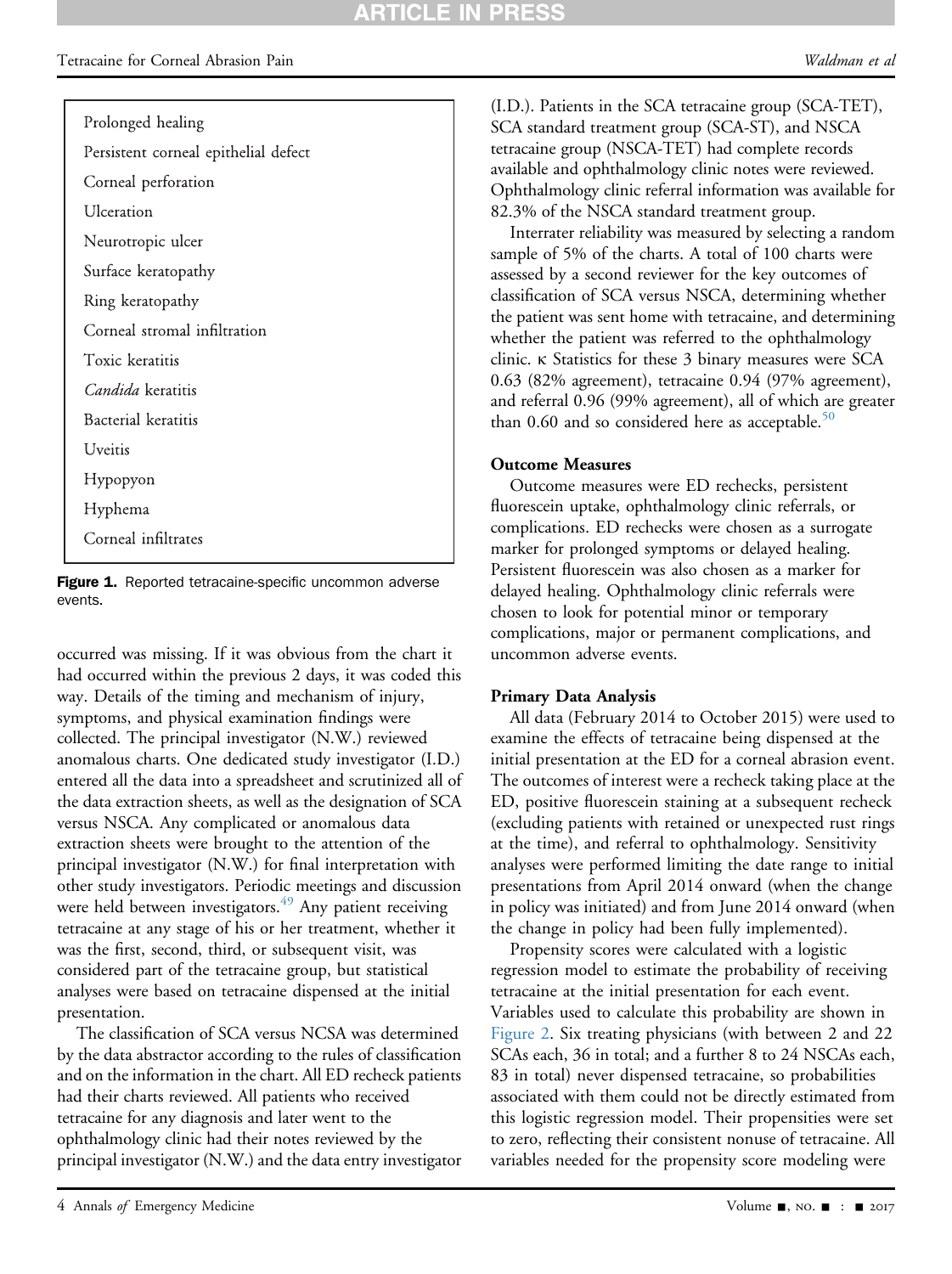<span id="page-4-0"></span>Time of the initial presentation (measured in days from the start of the period with nonlinearities assessed with likelihood ratio tests to determine whether the successive addition of quadratic, cubic, and quartic terms improved model fit)

Whether the abrasion was considered simple at initial presentation (yes/no)

ED shift (midnight to before 8 AM, 8 AM to before 5 PM, 5 PM to before midnight)

Patient age (using categories of  $<$  5, 5–14, 15–24, etc, and  $\geq$ 85 y)

Patient sex (male, female)

Injury mechanism (involving a foreign body, involving direct trauma, involving both, and involving neither)

Pain (yes/no)

Blurry vision (yes/no)

Change in vision (yes/no)

Treating physician (where all physicians with fewer than 10 initial presentations were combined into a single "other" category)

Consulting physician (where, similarly, all physicians with fewer than 10 initial presentations were combined into a single "other" category)

Figure 2. Variables used to calculate the probability for the propensity scores.

available for all patients. Deciles of propensity scores were then calculated, and the associated categories of propensity scores were included as a 10-level categorical variable in mixed-effects (to accommodate some patients presenting for multiple events) Poisson regression models, allowing estimation of relative risks and associated 95% CIs for each of the 3 outcomes of interest. Interactions between abrasion type (SCA and NSCA) and receiving tetracaine at the initial presentation were examined to identify and model effects of tetracaine prescription for each type of corneal abrasion.

Exact binomial CIs were constructed for uncommon adverse events for both appropriate use of tetracaine (ie, patients with SCA) and all patients with corneal abrasions. Data were analyzed with Stata (version 14.2; StataCorp, College Station, TX) and R (version 3.3.2; R Core Team, Vienna, Austria), and 2-sided  $P<.05$  was considered statistically significant in all cases.

## **RESULTS**

#### Characteristics of Study Subjects

[Table 1](#page-4-1) shows baseline demographics and clinical characteristics of all patients. [Figure 3](#page-5-0) demonstrates the flow of patients through the study.

The adoption of tetracaine use for SCA increased markedly during May and June 2014 and appeared to achieve a plateau from July 2014 onward. An average of 59.5% of SCA patients received tetracaine between July 2014 and October 2015, as shown in [Figure 4](#page-6-0).

The SCA group comprised 532 initial ED presentations ([Figure 3\)](#page-5-0). Comparing SCAs that did or did not receive tetracaine on initial presentation, of the 303 patients who received tetracaine, 46 returned for one or more rechecks. Of the 229 patients receiving standard treatment, 26 returned for one or more rechecks. There were 6 unexpected retained rust rings among the patients who received tetracaine on their first visit and 2 in the standard treatment group. After removal of the unexpected rust rings, the fraction of patients requiring a subsequent ED recheck was 40 of 297 SCA-TET (13.5%) and 24 of 229 SCA-ST (10.5%).

Of the 72 presentations that resulted in the patient's returning for a recheck in the SCA group, 63 of 72 patients underwent fluorescein staining. After removal of 6 patients with unexpected rust rings that were stained, there were 34 patients with positive fluorescein uptake. The group that received tetracaine on their initial visit had fluorescein

Table 1. Baseline demographics and clinical characteristics.

<span id="page-4-1"></span>

| <b>Demographics</b>                                                                  | 1,402 Distinct Patients     |  |  |  |
|--------------------------------------------------------------------------------------|-----------------------------|--|--|--|
| Age, mean (SD, minimum–maximum)<br>over all initial presentations, y<br>Sex, No. (%) | 38.1 (19.4, 0-91)           |  |  |  |
| Male                                                                                 | 1,006 (71.8)                |  |  |  |
| Female                                                                               | 396 (28.2)                  |  |  |  |
| <b>Characteristics</b>                                                               | 1,576 Initial Presentations |  |  |  |
| Primary mechanism of injury, No. (%)                                                 |                             |  |  |  |
| Metallic FB                                                                          | 370 (23.5)                  |  |  |  |
| Unknown FB                                                                           | 202 (12.8)                  |  |  |  |
| Wood FB                                                                              | 62(3.9)                     |  |  |  |
| Other FB                                                                             | 84 (5.3)                    |  |  |  |
| Dirt/dust/gravel FB                                                                  | 38 (2.4)                    |  |  |  |
| Glass FB                                                                             | 4(0.3)                      |  |  |  |
| Direct trauma, branch/stick                                                          | 36 (2.3)                    |  |  |  |
| Direct trauma, finger/fingernail                                                     | 16(1.0)                     |  |  |  |
| Direct trauma, other                                                                 | 95 (6.0)                    |  |  |  |
| Direct trauma, unknown                                                               | 12(0.8)                     |  |  |  |
| Welders flash/UV keratitis                                                           | 46 (2.9)                    |  |  |  |
| Other/unknown/not described                                                          | 611 (38.8)                  |  |  |  |
| Classification of injury, No. (%)                                                    |                             |  |  |  |
| <b>SCA</b>                                                                           | 532 (33.8)                  |  |  |  |
| <b>NSCA</b>                                                                          | 1,044 (66.2)                |  |  |  |
| FB, Foreign body; UV, ultra violet.                                                  |                             |  |  |  |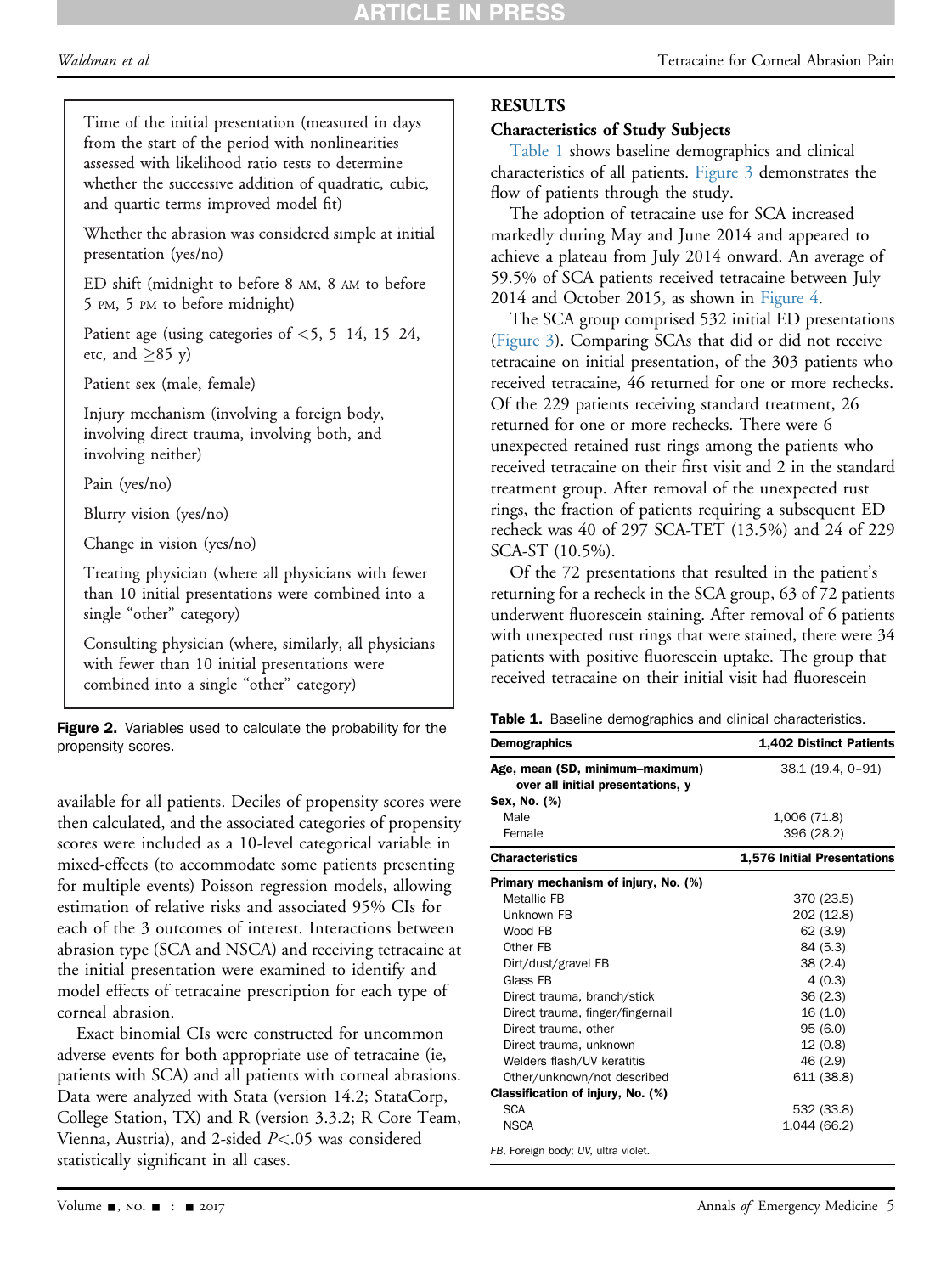# **ARTICLE IN PRESS**

<span id="page-5-0"></span>

 $^*$  297 charts excluded because they were duplicate presentations or did not have any involvement of the eye. \* 292 charts excluded because the injury or illness did not involve the cornea.

Figure 3. Patient flow through the study.

uptake 47.1% of the time (16/34), whereas the standard treatment patients had fluorescein uptake 52.9% of the time (18/34).

One patient in the SCA-TET and 4 in the SCA-ST group had ophthalmology clinic follow-up visits. A complete list of all SCA ophthalmology clinic outcomes is shown in [Table 2.](#page-6-1) No rust rings were identified in the SCA-TET group and one was identified in the SCA-ST group. The fraction of patients needing ophthalmology clinic follow-up was 1 of 308 for the SCA-TET group

(0.3%) versus 4 of 227 for the SCA-ST group (1.8%). Patient A from the SCA-TET group experienced a mild corneal haze, in which a rust ring removal was attempted first by the general practitioner in the office and was later completed in the ED. Four patients in the SCA-ST group received a diagnosis of a persistent rust ring (patient B), scleritis (patient C), a recurrent corneal erosion (patient D), and a corneal erosion (patient E).

The NSCA standard treatment group contained 903 initial ED presentations. The NSCA-TET group was made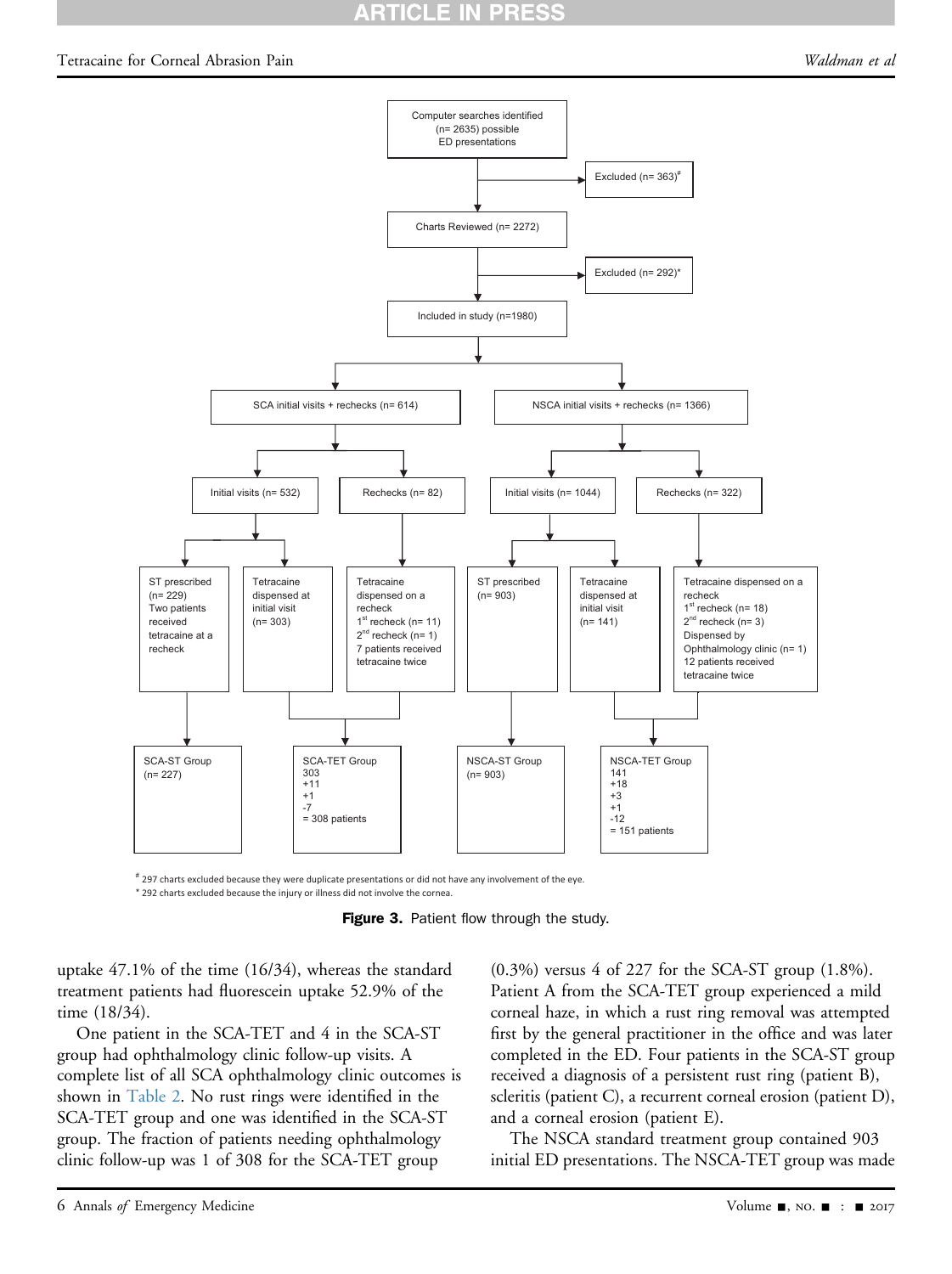<span id="page-6-0"></span>

Figure 4. Adoption of tetracaine use for SCA, February 2014 to October 2015.

up of 151 patients given tetracaine a total of 162 times (141 on the initial ED presentation, 18 on the first recheck, and 3 on the second recheck; 1 patient received tetracaine from the ophthalmology clinic before presenting to the ED). Twelve patients received tetracaine twice. There were 74 patients in this group who returned for one or more rechecks. Of the 74 presentations that resulted in the patient's returning for a recheck in the NSCA-TET group, 43 of 74 patients underwent fluorescein staining. After removal of 12 patients with rust rings that were stained, there were 19 patients with positive fluorescein uptake.

Of the 151 total patients who received tetracaine (NSCA-TET), 17 went to the ophthalmology clinic. A complete list of the diagnoses, ophthalmology clinic treatment, and type of complications is shown in [Table 3.](#page-7-0) Five of these patients (patients 1 to 5) received a diagnosis of retained rust rings, and a further 5 (patients 6 to 10) received a diagnosis of corneal abrasions, large corneal abrasions, erosions, or chemical erosions. One patient

received a diagnosis of herpes keratitis (patient 11), 2 patients received a diagnosis of recurrent corneal erosions (patients 12 and 13), and 1 received a diagnosis of severe anterior uveitis (patient 14). Patient 15 was sent home with tetracaine on the second ED recheck and initially received a misdiagnosis of conjunctivitis, later receiving a diagnosis of episcleritis. A patient being treated with Avastin (bevacizumab) received take-home tetracaine from an ophthalmologist the evening before the ED presentation (patient 16). This patient received additional tetracaine in the ED on the advice of the consulting ophthalmologist and required an ophthalmology clinic follow-up related to pain from the injection and experienced no complications. Patient 17 had traumatic mydriasis and experienced a minor or temporary complication of pupil dilation and temporary vision changes.

We did not intend for patients with retained rust rings who left the ED to receive tetracaine; however, this occurred. An unplanned post hoc comparison was made on 91 patients in the NSCA group who were identified as

<span id="page-6-1"></span>

| Table 2. SCA ophthalmology clinic outcomes. |  |
|---------------------------------------------|--|
|---------------------------------------------|--|

| <b>Patient</b> | <b>Initial ED</b><br><b>Diagnosis</b> | <b>Final</b><br>Ophthalmology<br><b>Clinic Diagnosis</b> | <b>Tetracaine</b><br>Given | No. of<br><b>ED Visits</b> | No. of<br>Ophthalmology<br><b>Clinic Visits</b> | Minor/<br><b>Temporary</b><br><b>Complication</b> | Reason                                 | Serious/<br><b>Permanent</b><br><b>Complication</b> | Reason               |
|----------------|---------------------------------------|----------------------------------------------------------|----------------------------|----------------------------|-------------------------------------------------|---------------------------------------------------|----------------------------------------|-----------------------------------------------------|----------------------|
| A              | Corneal foreign<br>body               | Corneal haze                                             | Yes                        |                            |                                                 | Yes                                               | Corneal haze                           | No                                                  |                      |
| B              | Rust ring                             | Rust ring                                                | <b>No</b>                  | $\overline{2}$             |                                                 | <b>No</b>                                         |                                        | No                                                  |                      |
| C              | Corneal abrasion                      | <b>Scleritis</b>                                         | <b>No</b>                  | $\overline{2}$             |                                                 | No                                                |                                        | No                                                  |                      |
| D              | Corneal abrasion                      | Recurrent corneal<br>erosion                             | <b>No</b>                  | $\overline{2}$             | 3                                               | Yes                                               | Recurrent corneal<br>erosion, 3 visits | Yes                                                 | Ongoing<br>condition |
| E              | Corneal abrasion                      | Corneal erosion                                          | <b>No</b>                  | $\overline{2}$             | $\overline{2}$                                  | Yes                                               | Corneal erosion.<br>2 visits           | No                                                  |                      |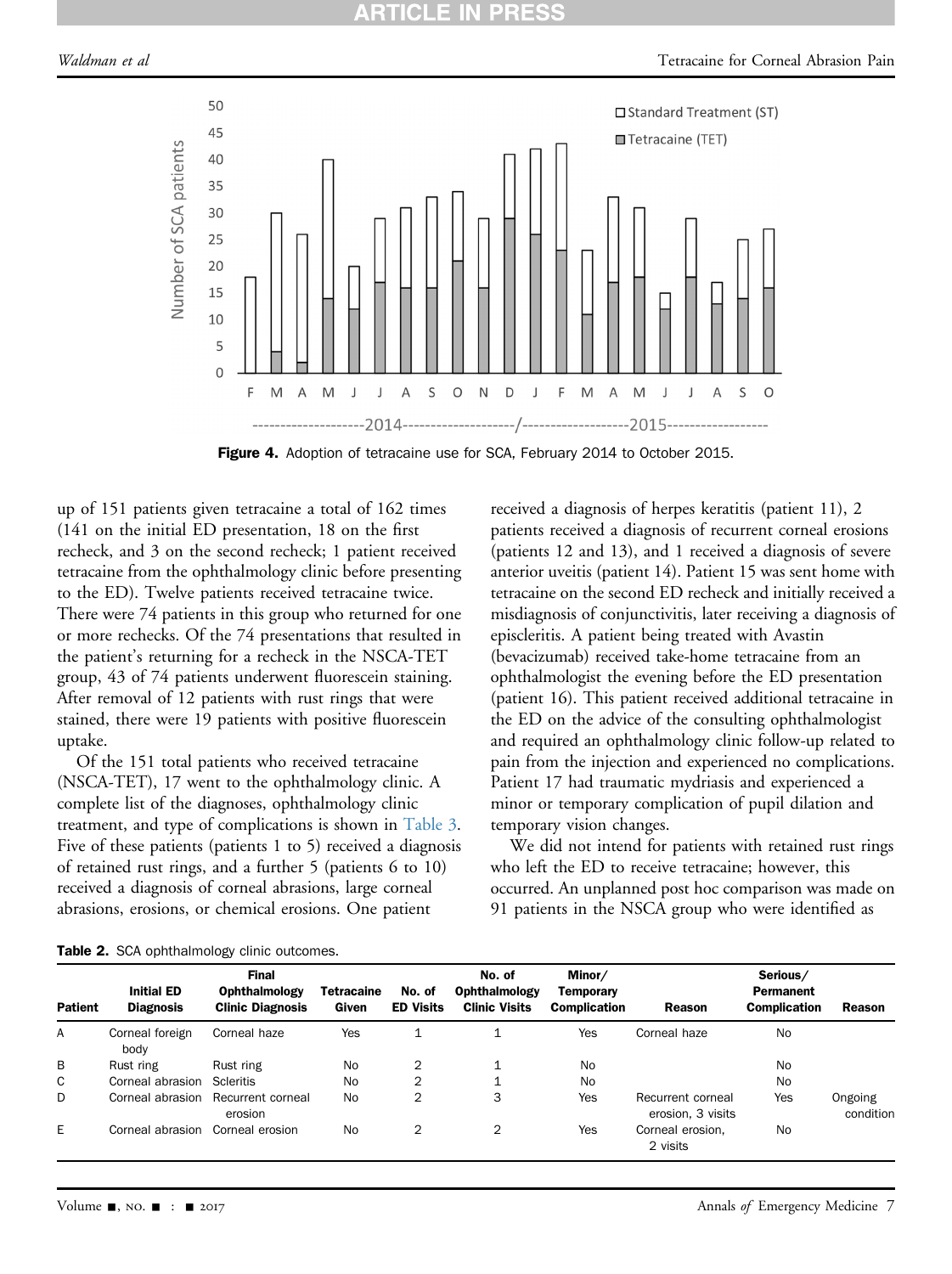#### **Table 3.** Ophthalmology clinic outcomes for NSCA-TET patients.

<span id="page-7-0"></span>

| <b>Patient</b> | <b>ED Diagnosis</b>                                          | <b>Final Diagnosis</b>                     | <b>Ophthalmology Clinic</b><br><b>Treatment</b>                                             |                | No. of<br>No. of Ophthalmology<br>ED Visits Clinic Visits Complication | Minor/<br><b>Temporary</b> | <b>Reason</b>                                                                     | Serious/<br>Permanent<br><b>Complications</b> | Reason                                                                                                                                          |
|----------------|--------------------------------------------------------------|--------------------------------------------|---------------------------------------------------------------------------------------------|----------------|------------------------------------------------------------------------|----------------------------|-----------------------------------------------------------------------------------|-----------------------------------------------|-------------------------------------------------------------------------------------------------------------------------------------------------|
| $\mathbf{1}$   | Rust ring                                                    | Rust ring                                  | Rust ring removal,<br>antibiotics                                                           | $\overline{2}$ | $\overline{2}$                                                         | Yes                        | Rust ring, 2-3 visits                                                             | No                                            |                                                                                                                                                 |
| $\overline{2}$ | Rust ring                                                    | Rust ring                                  | None                                                                                        | $\mathbf{1}$   | $\mathbf 0$                                                            | No                         | Unknown, patient had no<br>symptoms and declined<br>ophthalmology clinic referral | No                                            |                                                                                                                                                 |
| 3              | Rust ring                                                    | Rust ring                                  | Antibiotics, attempted<br>removal                                                           | 3              | $\overline{c}$                                                         | Yes                        | Rust ring, 2-3 visits                                                             | No                                            |                                                                                                                                                 |
| 4              | Rust ring                                                    | Rust ring                                  | Removal                                                                                     | 3              | $\mathbf{1}$                                                           | No                         |                                                                                   | No                                            |                                                                                                                                                 |
| 5              | Rust ring                                                    | Rust ring                                  | Repeated burring,<br>antibiotics                                                            | $\overline{2}$ | $\overline{4}$                                                         | Yes                        | Persistent symptoms                                                               | Yes                                           | Ophthalmology clinic<br>unable to fully remove<br>FB, repeated burring,<br>mild corneal staining<br>with scar formation at<br>FB site, 4 visits |
| 6              | Corneal abrasion,<br>rust ring                               | Corneal abrasion                           | Antibiotics, eye patching                                                                   | 4              | 4                                                                      | Yes                        | Small corneal scar, repeated<br>burring                                           | Yes                                           | Small corneal scar, 4<br>visits                                                                                                                 |
| 7              | Large corneal abrasion Corneal abrasion/                     | erosion                                    | Antibiotics                                                                                 | 3              | $\overline{2}$                                                         | Yes                        | Persistent symptoms, altered<br>vision, 2-3 visits                                | No                                            |                                                                                                                                                 |
| 8              | Large corneal abrasion Corneal erosion                       |                                            | Antibiotics                                                                                 | 3              | $\overline{2}$                                                         | Yes                        | Persistent symptoms, 2-3 visits                                                   | No                                            |                                                                                                                                                 |
| 9              | Large corneal abrasion Large corneal                         | abrasion                                   | Antibiotics, eye patching                                                                   | 3              | $\overline{2}$                                                         | Yes                        | Diminished vision, slow healing,<br>2-3 visits                                    | No                                            |                                                                                                                                                 |
| 10             | Chemical corneal<br>erosion                                  | Chemical corneal<br>erosion                | Antibiotics                                                                                 | $\mathbf{1}$   | 3                                                                      | Yes                        | Persistent symptoms, 2-3 visits                                                   | No                                            |                                                                                                                                                 |
| 11             | Dendritic ulcer                                              | Herpes keratitis                           | Steroid drops,<br>antibiotics, antivirals                                                   | $\overline{2}$ | 6                                                                      | Yes                        | Diminished vision, corneal haze,<br>corneal scars                                 | Yes                                           | Diminished vision,<br>corneal haze, corneal<br>scars, $>4$ visits                                                                               |
| 12             | Large corneal abrasion Recurrent corneal                     | erosion                                    | Antibiotics                                                                                 | 4              | 6                                                                      | Yes                        | Developed corneal infiltrates                                                     | Yes                                           | Corneal scarring, >4<br>visits                                                                                                                  |
| 13             | Corneal ulcer                                                | Recurrent corneal<br>erosion               | Antibiotics                                                                                 | $\mathbf{1}$   | $\overline{2}$                                                         | Yes                        | Persistent symptoms                                                               | Yes                                           | Recurrent corneal<br>erosion, $\geq$ 4 visits                                                                                                   |
| 14             | Conjunctivitis, possible Severe anterior<br>corneal abrasion | uveitis                                    | Tests for autoimmune<br>disease, steroid drops                                              | $\overline{2}$ | 4                                                                      | Yes                        | Cells in anterior chamber,<br>developed posterior synechia,<br>diminished vision  | Yes                                           | Cells in anterior<br>chamber, developed<br>posterior synechia,<br>diminished vision,<br>4 visits                                                |
| 15             | Conjunctivitis                                               | Episcleritis                               | Tests for autoimmune<br>disease, anti-<br>inflammatory<br>medications, steroid<br>eye drops | 3              | 3                                                                      | Yes                        | Pain, 2-3 visits                                                                  | No                                            |                                                                                                                                                 |
| 16             | Injection pain                                               | Avastin<br>(bevacizumab)<br>injection pain | Ophthalmology clinic<br>recommended ED to<br>prescribe tetracaine,<br>oral pain medications | $\mathbf{1}$   | $\mathbf{1}$                                                           | No                         |                                                                                   | No                                            |                                                                                                                                                 |
| 17             | Traumatic mydriasis,<br>corneal abrasion                     | Traumatic mydriasis Steroid drops          |                                                                                             | $\overline{2}$ | 2                                                                      | Yes                        | Pupil dilation, abnormal vision,<br>2-3 visits                                    | No                                            |                                                                                                                                                 |

 $T_{\rm P}$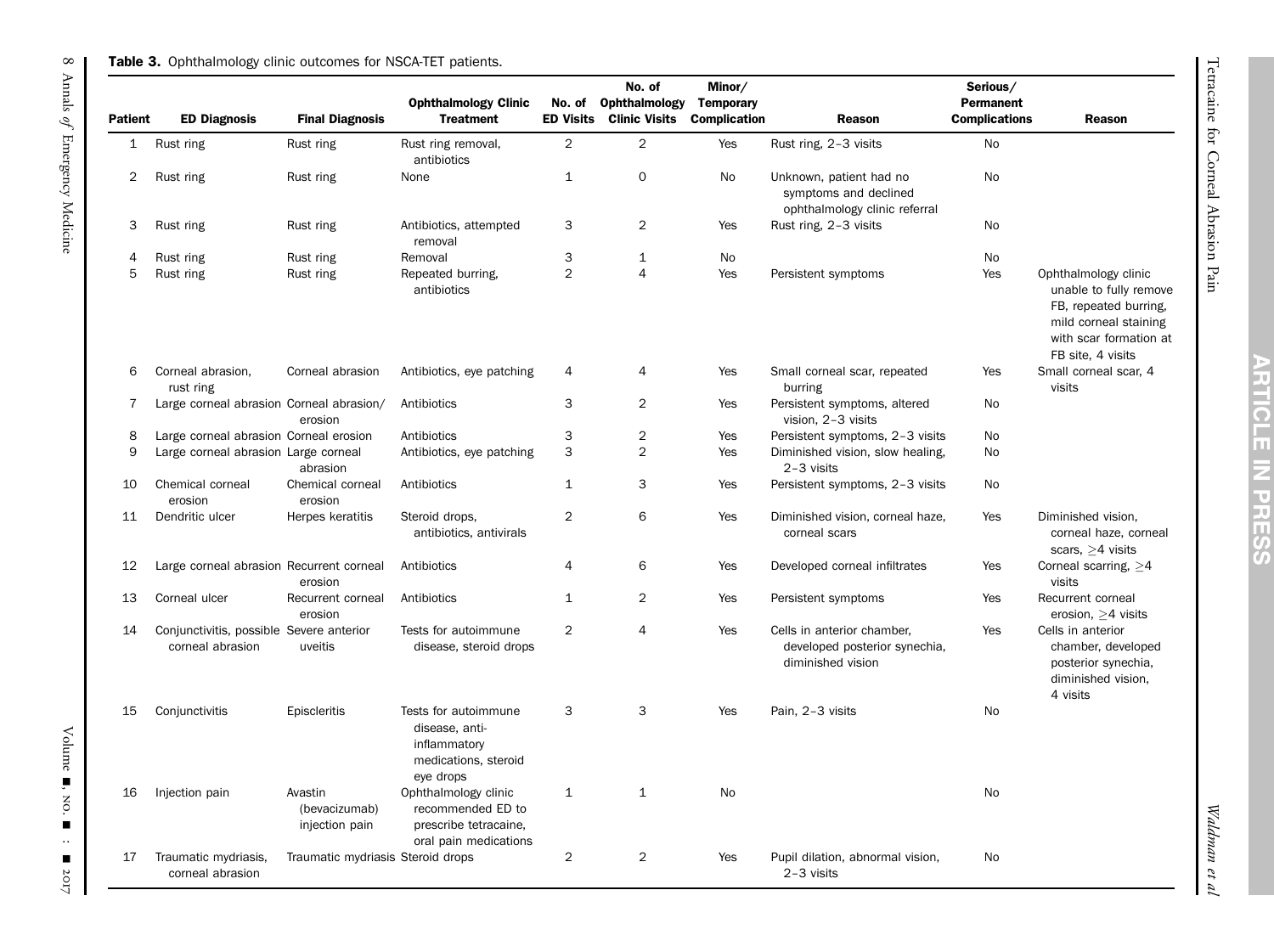having a retained rust ring at their first ED recheck. These patients required repeated ED visits to remove the retained rust rings. Of the 91 patients, 39 received tetracaine on their initial visit. Only one patient from each of the tetracaine and standard treatment groups required an ophthalmology clinic follow-up to remove the rust ring. There were no complications identified that were directly related to tetracaine use with retained rust rings.

Fifteen patients who were younger than 15 years received tetracaine; of these, 6 returned to the ED for a recheck. None of these patients appeared to have any complications or required ophthalmology clinic follow-up.

The binomial exact 95% CI for complications occurring in the SCA-TET group  $(n=308)$  has an upper limit of 1.19% for these types of events. Among the 151 NSCA-TET patients, there were no events resulting in an upper limit of 2.41%. In combining both groups, there were no uncommon adverse events for all 459 patient presentations when tetracaine was dispensed (including inappropriately); the exact 95% CI upper limit was 0.80%.

Most of the a priori–selected propensity score variables were significantly associated with tetracaine's being dispensed (from simple logistic regression models: SCA, the day with quadratic and cubic terms included according to results from likelihood ratio tests, age category, sex, injury mechanism, pain, treating physician, and consulting physician), although shift, change in vision, and blurry vision were not. All a priori–selected variables were included in the calculation of propensity scores. The relative risk for ED recheck for all patients was 1.67 (95% CI 1.25 to 2.23), but for only patients with SCA, the relative risk was 1.16 (95% CI 0.69 to 1.93). The relative risk for fluorescein uptake was 1.65 (95% CI 1.07 to 2.53) and 0.77 (95% CI 0.37 to 1.62) for all patients and SCA patients, respectively. [Table 4](#page-8-0) summarizes the result for all modeled outcomes for all patients and those in either the SCA or NSCA group, as described below.

From mixed-effects Poisson regression models including the propensity score classified with deciles, we estimated the relative risk for a recheck after initial dispensing of

tetracaine to be significantly elevated overall. There was no evidence that this effect varied between SCA and NSCA, with a nonsignificant reduction in risk in the SCA group, but statistically significant evidence of increased risk of rechecks after prescription of tetracaine was observed only for the NSCA.

The relative risk of fluorescein uptake at a subsequent recheck was significantly elevated overall, but there was evidence that the effects differed between SCA and NSCA, with a significant reduction in risk for the SCA group and with evidence of increased risk of staining in the NSCA group but not in the SCA group.

The relative risk of referral to ophthalmology was overall significantly decreased after initial prescription of tetracaine, being approximately one third of the risk otherwise. There was no evidence of an interaction, and the point estimate was close to 1.00 in this case, but the reduced risk was noted only in the NSCA group and not in the SCA group.

The number of complications was too small to permit modeling. The associations were not meaningfully changed by excluding initial events before April 2014 or excluding initial events before June 2014 (results not shown).

#### LIMITATIONS

The researchers were not blinded to the study hypothesis and could have biased the data collection. This risk of bias was minimized by a standard data extraction sheet and also by having a second researcher scrutinizing the data while entering it into the computer. All anomalous answers were subject to inspection. Physicians were not aware that a subsequent chart review was planned, and there is no reason to suspect that their use of tetracaine was based on anything other than their view, at the time, of the best treatment for each patient.

We were limited by the information in the chart, relying on the description by the physician of the corneal abrasion and documentation in regard to treatment. Patients were sent home with instructions to receive paracetamol and tetracaine, but whether they received their medications as directed was not specifically asked, and even if this question

**hle 4.** Results of Poisson regression model

<span id="page-8-0"></span>

| <b>Outcome Measure</b>    | Combined.<br><b>RR (95% CI)</b>                               | <b>SCA, RR (95% CI)</b> | <b>NSCA, RR (95% CI)</b> | Interaction for the Effect of Being<br>Dispensed Tetracaine, RR (95% CI) |  |  |  |  |  |
|---------------------------|---------------------------------------------------------------|-------------------------|--------------------------|--------------------------------------------------------------------------|--|--|--|--|--|
| Recheck                   | $1.67(1.25-2.23)$                                             | $1.16(0.69 - 1.93)$     | $1.94(1.41 - 2.67)$      | $0.60(0.33 - 1.06)$                                                      |  |  |  |  |  |
| Fluorescein uptake        | $1.65(1.07 - 2.53)$                                           | $0.77(0.37 - 1.62)$     | $2.19(1.38-3.48)$        | $0.35(0.15 - 0.82)$                                                      |  |  |  |  |  |
| Referral to ophthalmology | $0.33(0.19 - 0.59)$                                           | $0.34(0.06 - 1.95)$     | $0.35(0.20 - 0.64)$      | $0.94(0.15 - 5.95)$                                                      |  |  |  |  |  |
| Complications             | The number of complications was too small to permit modeling. |                         |                          |                                                                          |  |  |  |  |  |
| RR, Relative risk.        |                                                               |                         |                          |                                                                          |  |  |  |  |  |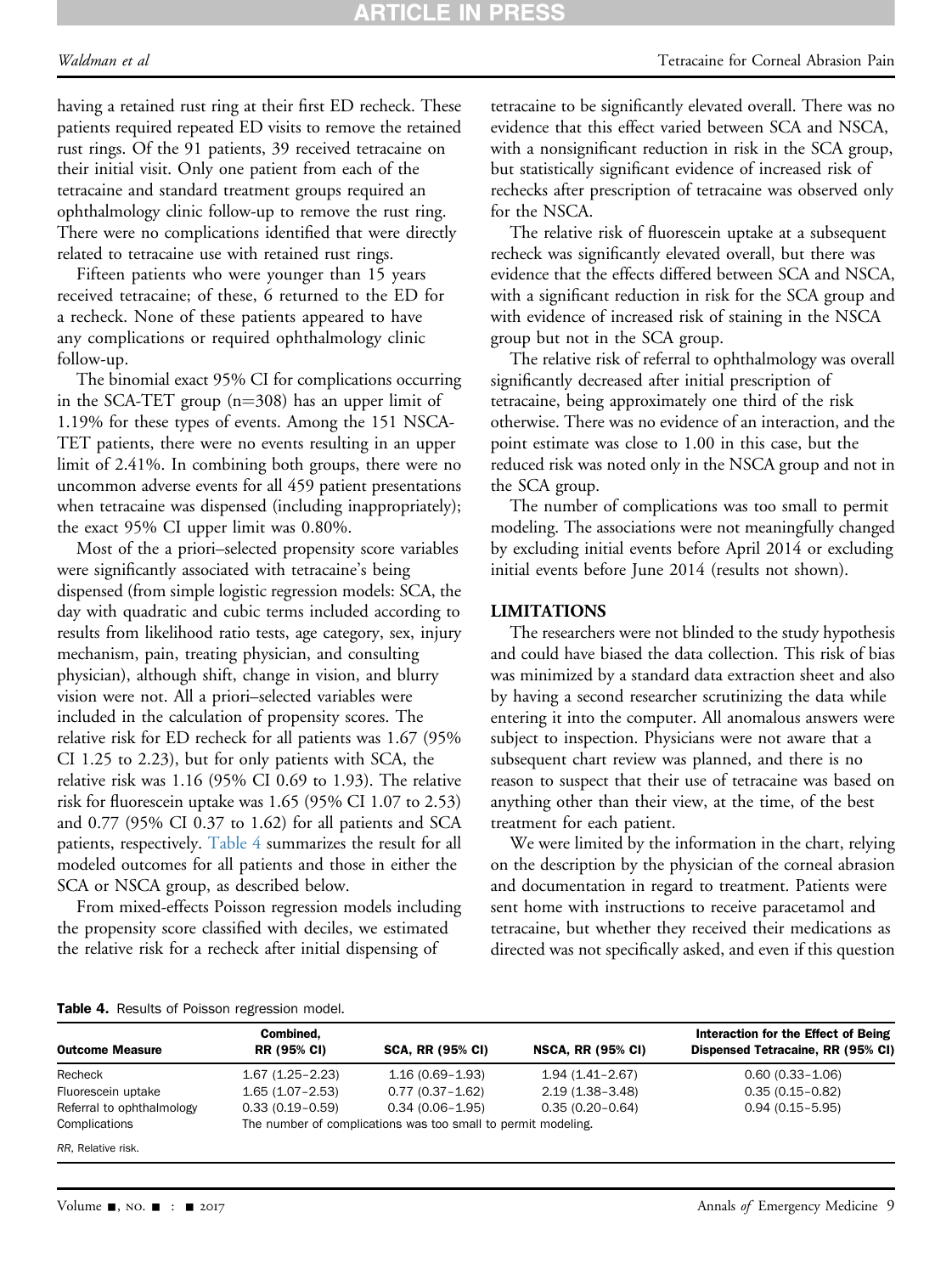# **ARTICLE IN PRES**

#### Tetracaine for Corneal Abrasion Pain Waldman et al

had been asked, it would be impractical to confirm. However, the study's goals were pragmatic and centered around the incidence of events under actual conditions after dispensing of tetracaine rather than under laboratory conditions. We were able to access only patients who returned for rechecks, and it is possible that some patients developed scars or defects in their vision but did not return to either the ED or the ophthalmology clinic.

A limitation of the propensity score modeling is that the actual size of the abrasion was not available for any patients and the time since injury was not available for NSCA patients, and so these potential confounders could not be included in the propensity score model. The number of events in which tetracaine was dispensed within the cohort did not permit further investigation of interactions between predictors in this model. The 95% CIs for relative risks were generally wide in the SCA group, and so it is possible that clinically important effects were not detected in this study, although there was a lack of evidence of any effects in this group.

Standard ED equipment was limited to fluorescein staining with slit lamp examination. We did not use sophisticated optical devices to define the corneal injuries or to detect healing abnormalities on a microscopic level. In retrospect, our measure of ED rechecks was too imprecise, and we could not reliably determine from the notes whether rechecks were planned or unexpected. Patients returning for unexpected rechecks were experiencing symptoms, whereas those with planned rechecks may or may not have had symptoms. It is possible that recheck numbers for the tetracaine groups were higher because of overcautiousness in planned rechecks among new physicians adopting the practice, which would inflate recheck numbers in the tetracaine group.

### DISCUSSION

Consistent with our ED's earlier research, this current study also found no important difference in the number of ED rechecks or ophthalmology clinic referrals, or persistence of fluorescein uptake between the tetracaine group and the standard treatment group for SCA, which is similar to the findings of previous smaller studies.  $44,45$ However, increased risks of ED rechecks and persistence of fluorescein uptake were observed among NSCA patients who were inappropriately dispensed tetracaine. Referrals to an ophthalmology clinic were, however, lower among NSCA patients who received tetracaine.

Similar to our previous study,  $46$  the complication rate was exceedingly small and tetracaine use did not appear to cause any serious long-term complications even when it was

inappropriate. In this study, patients were mistakenly given tetracaine for herpes keratitis, iritis, recurrent corneal erosions, large corneal abrasions, chemical abrasions, episcleritis, and persistent corneal abrasions. Complications and ophthalmology clinic follow-up visits appeared to be related to the underlying condition rather than tetracaine use.

Tetracaine was inappropriately dispensed mostly in instances of persistent rust rings, injury older than 2 days, undocumented time of injury, no clear history or trauma or fluorescein uptake, younger than 15 years, or possibly contaminated foreign bodies. We have endeavored to improve our appropriate prescribing of tetracaine by the continued education of our physicians and the development of an information sheet for patients sent home with tetracaine. We expect that the use of tetracaine will continue to be a routine and safe practice in our ED.

We believe this to be one of the largest studies of its type to date. The results of this study are consistent with those of previous smaller studies and the larger numbers provide more precise estimates, although CIs for the effects with SCA still included clinically relevant effects.

This study used full-strength tetracaine rather than the dilute concentrations used in previous studies. Future studies could explore the possibility of using either different types of topical anesthetics or a duration of 36 or 48 hours. In this study, injuries older than 2 days were chosen to be unsafe, but it may be that longer time frames are safe. Retained rust rings were a contraindication to giving tetracaine; however, it appears that this may not be evidence based.

All analgesics prescribed to patients sent home from the ED have unique benefit-risk profiles. Our study, in conjunction with previous work establishing good pain relief, suggests a favorable profile for this limited topical treatment. The current investigation precludes a quantitative comparison of the benefit-risk profiles of topical tetracaine compared with acetaminophen, nonsteroidal anti-inflammatory drugs, or opioids. Qualitatively, however, it appears unlikely that topical tetracaine has a worse adverse event rate than that reported for these alternative agents. Much larger studies would be required to confirm superiority of topical tetracaine.

We found no evidence that topical tetracaine when used in a limited supply for 24 hours for SCAs is not a safe and effective means of controlling pain for SCAs. The conventional practice in regard to avoiding dispensing any topical anesthetic is not based on clinical studies but is founded on small case reports and animal studies with prolonged or uncontrolled use. Multiple clinical studies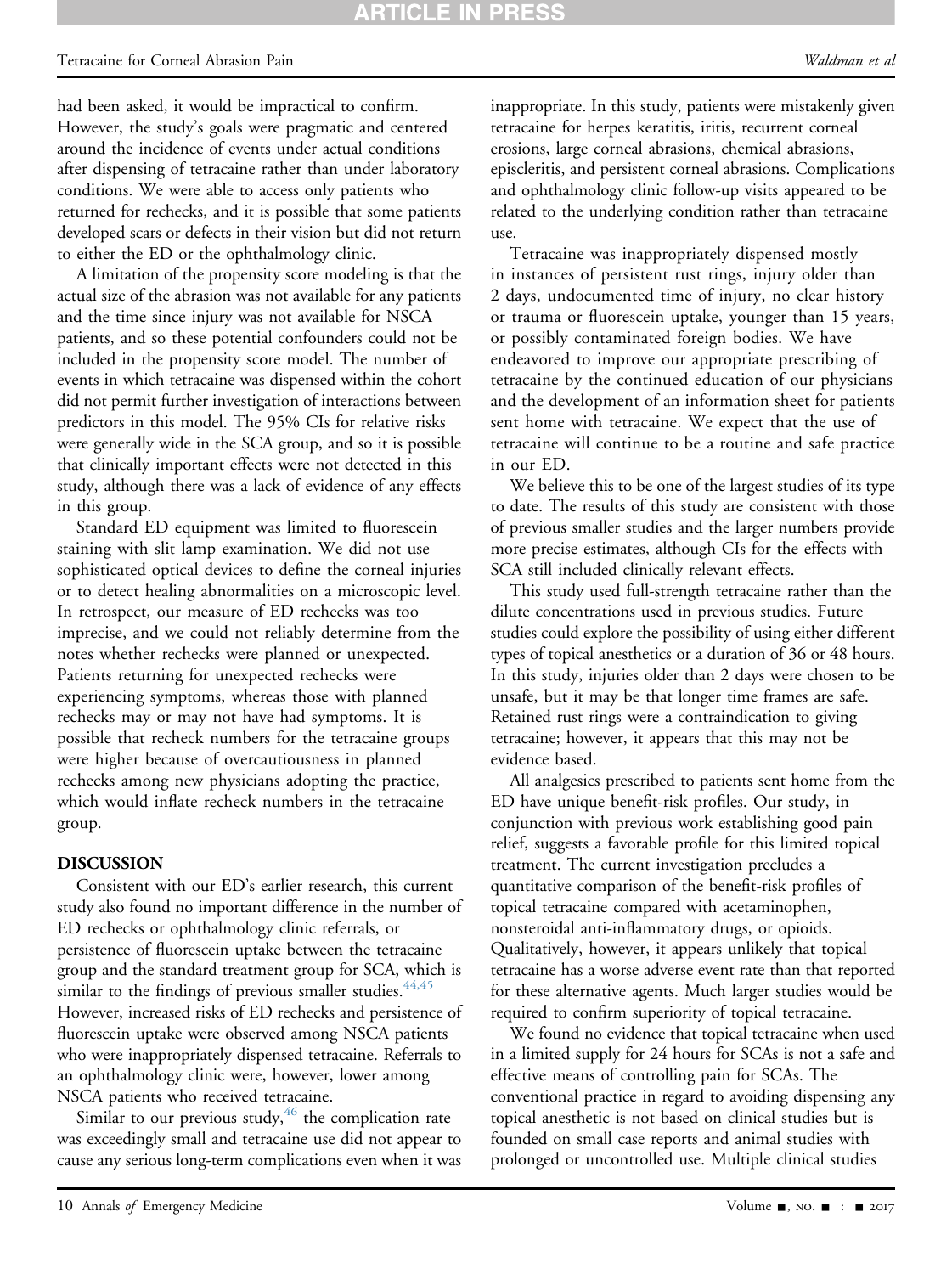# **ARTICLE IN PRESS**

have now found no evidence that controlled and limited use is unsafe, and this should inform new evidence-based guidelines. The investigators do not advocate an unlimited supply or dispensing to conditions other than SCAs. The lack of evidence for harms resulting from this practice may be a result of the limited supply given. We believe a shortterm supply of tetracaine should become routine practice in the ED to treat this painful condition, although this recommendation would change should evidence of adverse outcomes be found through further investigation. Robust procedures are required to ensure it is not inappropriately prescribed because there was evidence of adverse outcome measures for NSCAs in terms of ED rechecks and persistent fluorescein uptake.

#### Supervising editor: Robert D. Welch, MD, MS

Author affiliations: From the Emergency Department (Waldman, Winrow, Giddings, Meanley, McMaster) and Quality and Safety (Densie), Southland Hospital, Invercargill, New Zealand; and the Department of Preventive and Social Medicine, University of Otago, Dunedin, New Zealand (Gray).

Author contributions: NW and ID conceived and designed the study, obtained ethical approval for the research, supervised the conduct of the study and data collection, and drafted the article. NW, BW, ID, SM, GG, and JM performed data collection. ID managed the data, including quality control. AG provided statistical advice on study design and analyzed the data in consultation with NW and ID. All authors contributed substantially to article revision. NW takes responsibility for the paper as a whole.

All authors attest to meeting the four [ICMJE.org](http://ICMJE.org) authorship criteria: (1) Substantial contributions to the conception or design of the work; or the acquisition, analysis, or interpretation of data for the work; AND (2) Drafting the work or revising it critically for important intellectual content; AND (3) Final approval of the version to be published; AND (4) Agreement to be accountable for all aspects of the work in ensuring that questions related to the accuracy or integrity of any part of the work are appropriately investigated and resolved.

Funding and support: By Annals policy, all authors are required to disclose any and all commercial, financial, and other relationships in any way related to the subject of this article as per ICMJE conflict of interest guidelines (see [www.icmje.org\)](http://www.icmje.org/). The authors have stated that no such relationships exist.

Publication dates: Received for publication June 2, 2016. Revisions received December 13, 2016, and January 29, 2017. Accepted for publication February 15, 2017.

#### <span id="page-10-0"></span>REFERENCES

- 1. [Babineau MR, Sanchez LD. Ophthalmologic procedures in the](http://refhub.elsevier.com/S0196-0644(17)30195-6/sref1) emergency department. [Emerg Med Clin North Am](http://refhub.elsevier.com/S0196-0644(17)30195-6/sref1). 2008;26: [17-34](http://refhub.elsevier.com/S0196-0644(17)30195-6/sref1).
- 2. [Roberts J, Hedges J, Custalow C, et al.](http://refhub.elsevier.com/S0196-0644(17)30195-6/sref2) Clinical Procedures in Emergency Medicine[. 5th ed. Philadelphia, PA: Saunders; 2010.](http://refhub.elsevier.com/S0196-0644(17)30195-6/sref2)
- 3. [Thyagarajan SK, Sharma V, Austin S, et al. An audit of corneal abrasion](http://refhub.elsevier.com/S0196-0644(17)30195-6/sref3) [management following the introduction of local guidelines in an](http://refhub.elsevier.com/S0196-0644(17)30195-6/sref3) [accident and emergency department.](http://refhub.elsevier.com/S0196-0644(17)30195-6/sref3) Emerg Med J. 2006;23:526-529.
- 4. Bausch & Lomb (Australia). Minims® amethocaine eye drops. 2009. Available at: [https://gp2u.com.au/static/pdf/A/AMETHOCAINE\\_](https://gp2u.com.au/static/pdf/A/AMETHOCAINE_HYDROCHLORIDE_EYE_DROPS_MINIMS-PI.pdf) [HYDROCHLORIDE\\_EYE\\_DROPS\\_MINIMS-PI.pdf](https://gp2u.com.au/static/pdf/A/AMETHOCAINE_HYDROCHLORIDE_EYE_DROPS_MINIMS-PI.pdf). Accessed December 8, 2016.
- <span id="page-10-1"></span>5. [Markovchick VJ, Pons PT, Bakes KA, et al. Nontraumatic ocular](http://refhub.elsevier.com/S0196-0644(17)30195-6/sref5) emergencies. In: [Emergency Medicine Secrets](http://refhub.elsevier.com/S0196-0644(17)30195-6/sref5). 6th ed. Philadelphia, [PA: Elsevier; 2015:134-139](http://refhub.elsevier.com/S0196-0644(17)30195-6/sref5).
- 6. [Adams JG. Eye emergencies. In:](http://refhub.elsevier.com/S0196-0644(17)30195-6/sref6) Emergency Medicine. 2nd ed. [Philadelphia, PA: Elsevier Saunders; 2013:209-225](http://refhub.elsevier.com/S0196-0644(17)30195-6/sref6).
- <span id="page-10-2"></span>7. [Epstein DL, Paton D. Keratitis from misuse of corneal anesthetics.](http://refhub.elsevier.com/S0196-0644(17)30195-6/sref7) N Engl J Med[. 1968;279:396-399](http://refhub.elsevier.com/S0196-0644(17)30195-6/sref7).
- 8. [Willis WE, Laibson PR. Corneal complications of topical anesthetic](http://refhub.elsevier.com/S0196-0644(17)30195-6/sref8) abuse. [Can J Ophthalmol](http://refhub.elsevier.com/S0196-0644(17)30195-6/sref8). 1970;5:239.
- 9. [Sheldon GM. Misuse of corneal anesthetics.](http://refhub.elsevier.com/S0196-0644(17)30195-6/sref9) CMAJ. 1971;104:528.
- 10. [Henkes HE, Waubke TN. Keratitis from abuse of corneal anaesthetics.](http://refhub.elsevier.com/S0196-0644(17)30195-6/sref10) Br J Ophthalmol[. 1978;62:62-65](http://refhub.elsevier.com/S0196-0644(17)30195-6/sref10).
- 11. [Rosenwasser GO. Complications of topical ocular anesthetics.](http://refhub.elsevier.com/S0196-0644(17)30195-6/sref11) Int Ophthalmol Clin[. 1989;29:153-158.](http://refhub.elsevier.com/S0196-0644(17)30195-6/sref11)
- 12. [Rapuano CJ. Topical anesthetic abuse: a case report of bilateral](http://refhub.elsevier.com/S0196-0644(17)30195-6/sref12) corneal ring infiltrates. [J Ophthal Nurs Technol](http://refhub.elsevier.com/S0196-0644(17)30195-6/sref12). 1990;9:94-99.
- 13. Rosenwasser GO, Holland S, Pfl[ugfelder SC, et al. Topical anesthetic](http://refhub.elsevier.com/S0196-0644(17)30195-6/sref13) abuse. Ophthalmology[. 1990;97:967-972](http://refhub.elsevier.com/S0196-0644(17)30195-6/sref13).
- 14. [Rocha G, Brunette I, Le François M. Severe toxic keratopathy](http://refhub.elsevier.com/S0196-0644(17)30195-6/sref14) [secondary to topical anesthetic abuse.](http://refhub.elsevier.com/S0196-0644(17)30195-6/sref14) Can J Ophthalmol. [1995;30:198-202](http://refhub.elsevier.com/S0196-0644(17)30195-6/sref14).
- 15. [Chern KC, Meisler DM, Wilhelmus KR, et al. Corneal anesthetic abuse](http://refhub.elsevier.com/S0196-0644(17)30195-6/sref15) and Candida keratitis. Ophthalmology[. 1996;103:37-40](http://refhub.elsevier.com/S0196-0644(17)30195-6/sref15).
- 16. [Varga JH, Rubinfeld RS, Wolf TC, et al. Topical anesthetic abuse ring](http://refhub.elsevier.com/S0196-0644(17)30195-6/sref16) [keratitis: report of four cases.](http://refhub.elsevier.com/S0196-0644(17)30195-6/sref16) Cornea. 1997;16:424-429.
- 17. [Kim JY, Choi YS, Lee JH. Keratitis from corneal anesthetic abuse after](http://refhub.elsevier.com/S0196-0644(17)30195-6/sref17) [photorefractive keratectomy.](http://refhub.elsevier.com/S0196-0644(17)30195-6/sref17) J Cataract Refract Surg. [1997;23:447-449](http://refhub.elsevier.com/S0196-0644(17)30195-6/sref17).
- 18. [Sugar A. Topical anesthetic abuse after radial keratotomy.](http://refhub.elsevier.com/S0196-0644(17)30195-6/sref18) J Cataract Refract Surg[. 1998;24:1535-1537.](http://refhub.elsevier.com/S0196-0644(17)30195-6/sref18)
- 19. [Webber SK, Sutton GL, Lawless MA, et al. Ring keratitis from topical](http://refhub.elsevier.com/S0196-0644(17)30195-6/sref19) anaesthetic misuse. [Aust N Z J Ophthalmol](http://refhub.elsevier.com/S0196-0644(17)30195-6/sref19). 1999;27:440-442.
- 20. [Sun MH, Huang SC, Chen TL, et al. Topical ocular anesthetic abuse:](http://refhub.elsevier.com/S0196-0644(17)30195-6/sref20) case report. Chang Gung Med J[. 2000;23:377-381](http://refhub.elsevier.com/S0196-0644(17)30195-6/sref20).
- <span id="page-10-3"></span>21. [Wasserman BN, Liss RP. Recurrent corneal ulceration as late](http://refhub.elsevier.com/S0196-0644(17)30195-6/sref21) [complication of toxic keratitis.](http://refhub.elsevier.com/S0196-0644(17)30195-6/sref21) Br J Ophthalmol. 2002;86:245-246.
- 22. [Ardjomand N, Faschinger C, Haller-Schober EM, et al. A clinico](http://refhub.elsevier.com/S0196-0644(17)30195-6/sref22)[pathological case report of necrotizing ulcerating keratopathy due to](http://refhub.elsevier.com/S0196-0644(17)30195-6/sref22) [topical anaesthetic abuse.](http://refhub.elsevier.com/S0196-0644(17)30195-6/sref22) Ophthalmologe. 2002;99:872-875.
- 23. [Pharmakakis NM, Katsimpris JM, Melachrinou MP, et al. Corneal](http://refhub.elsevier.com/S0196-0644(17)30195-6/sref23) [complications following abuse of topical anesthetics.](http://refhub.elsevier.com/S0196-0644(17)30195-6/sref23) Eur J Ophthalmol[. 2002;12:373-378](http://refhub.elsevier.com/S0196-0644(17)30195-6/sref23).
- 24. [Rahimi R, Hashemian M, Monjei-Azad B. Corneal ring in](http://refhub.elsevier.com/S0196-0644(17)30195-6/sref24)filtration [following tetracaine abuse: a case report.](http://refhub.elsevier.com/S0196-0644(17)30195-6/sref24) BINA J Ophthalmol. [2002;8:96-99.](http://refhub.elsevier.com/S0196-0644(17)30195-6/sref24)
- 25. [Sorkhabi R, Rahbani Noubar MB. Corneal ring in](http://refhub.elsevier.com/S0196-0644(17)30195-6/sref25)filtration following [topical tetracaine abuse.](http://refhub.elsevier.com/S0196-0644(17)30195-6/sref25) Iranian J Ophthalmol. 2005;18:56-59.
- 26. [Katsimpris JM, Sarantoulakou M, Kordelou A, et al. Clinical](http://refhub.elsevier.com/S0196-0644(17)30195-6/sref26) findings in [patients with topical anaesthetic abuse keratitis: a report of](http://refhub.elsevier.com/S0196-0644(17)30195-6/sref26) five cases. [Klin Monbl Augenheilkd](http://refhub.elsevier.com/S0196-0644(17)30195-6/sref26). 2007;224:303-308.
- 27. [Yeniad B, Canturk S, Esin Ozdemir F, et al. Toxic keratopathy due to](http://refhub.elsevier.com/S0196-0644(17)30195-6/sref27) [abuse of topical anesthetic drugs.](http://refhub.elsevier.com/S0196-0644(17)30195-6/sref27) Cutan Ocul Toxicol. [2010;29:105-109.](http://refhub.elsevier.com/S0196-0644(17)30195-6/sref27)
- 28. [Yagci A, Bozkurt B, Egrilmez S, et al. Topical anesthetic abuse](http://refhub.elsevier.com/S0196-0644(17)30195-6/sref28) [keratopathy: a commonly overlooked health care problem.](http://refhub.elsevier.com/S0196-0644(17)30195-6/sref28) Cornea. [2011;30:571-575](http://refhub.elsevier.com/S0196-0644(17)30195-6/sref28).
- 29. [Sedaghat MR, Hosseinpoor SS, Abrishami M. Neurotrophic corneal](http://refhub.elsevier.com/S0196-0644(17)30195-6/sref29) [ulcer after topical tetracaine abuse: management guidelines.](http://refhub.elsevier.com/S0196-0644(17)30195-6/sref29) Iranian [Red Crescent Med J](http://refhub.elsevier.com/S0196-0644(17)30195-6/sref29). 2011;13:55-57.